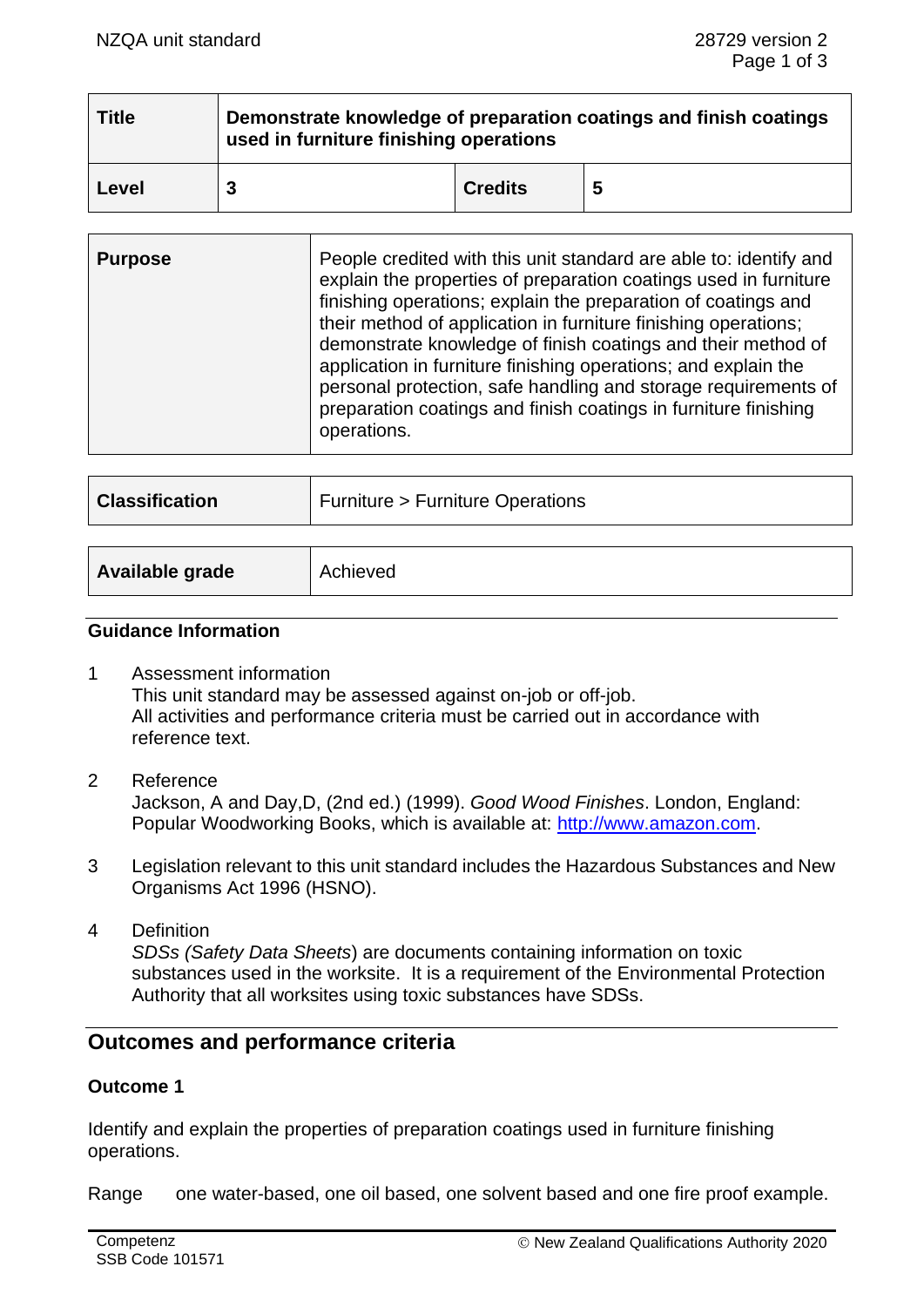## **Performance criteria**

1.1 Sealers used in furniture finishing are identified and their properties are explained.

Range minimum three types of sealers.

- 1.2 Undercoats used in furniture finishing are identified and their properties are explained.
	- Range minimum three types of undercoats.

### **Outcome 2**

Explain the preparation of coatings and their method of application in furniture finishing operations.

Range one water-based, one oil based, one solvent based and one fire proof example.

### **Performance criteria**

- 2.1 The preparation requirements for sealers and undercoats, in terms of method of application, are explained.
- 2.2 The benefits of applying sealers and undercoats prior to finish coatings are explained.
- 2.3 The drying requirements of sealers and undercoats prior to finish coatings are explained.

#### **Outcome 3**

Demonstrate knowledge of finish coatings and their method of application in furniture finishing operations.

Range one water-based, one oil based, one solvent based and one fire proof example.

## **Performance criteria**

- 3.1 Types of finish coatings used in furniture finishing are identified and their purpose and uses are explained.
	- Range a minimum of three types of finish coatings, with examples given of at least one clear finish and one pigmented finish.
- 3.2 The preparation requirements for finish coatings, in terms of method of application, are described.
	- Range a minimum of three types of finish coatings, with examples given of at least one clear finish and one pigmented finish.
- 3.3 The drying requirements of finish coatings are explained.